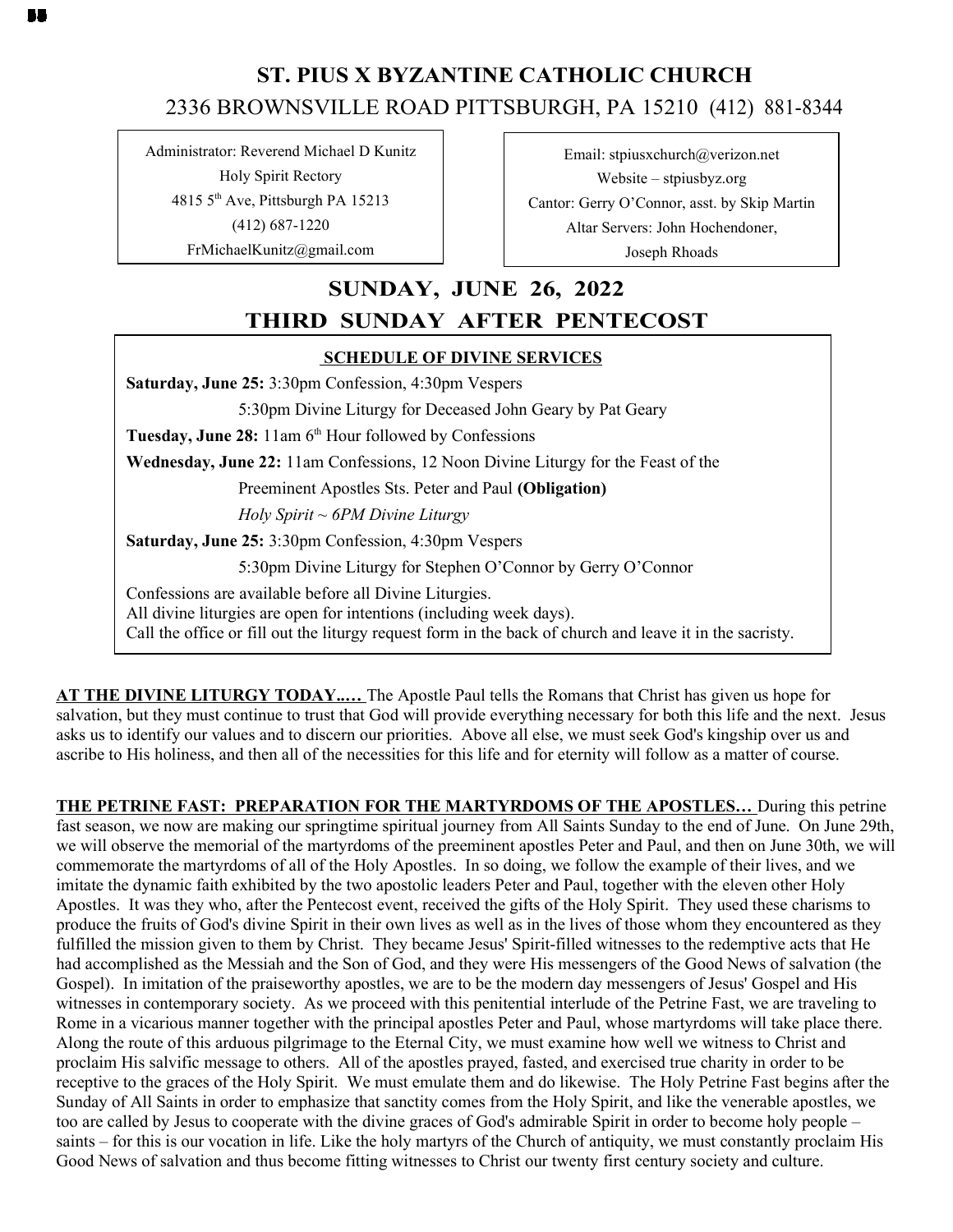#### EPISTLE: Romans 5: 1-10 (Section 88)

Brethren: Now that we have been justified by faith, we are at peace with God through our Lord Jesus Christ. Through him we have gained access by faith to the grace in which we now stand, and we boast of our hope for the glory of God. But not only that – we even boast of our afflictions! We know that affliction makes for endurance, and endurance for tested virtue, and tested virtue for hope. And this hope will not leave us disappointed, because the love of God has been poured out in our hearts through the Holy Spirit who has been given to us. At the appointed time, when we were still powerless, Christ died or us godless men. It is rare that anyone should lay down his life for a just man, though it is barely possible that for a good man someone may have the courage to die. It is precisely in this that God proves his love for us: that while we were still sinners, Christ died for us. Now that we have been justified by his blood, it is all the more certain that we shall be saved by him from God's wrath. For if, when we were God's enemies, we were reconciled to him by the death of his Son, it is all the more certain that we who have been reconciled will be saved by his life.

~~~~~The early Roman Christians are told that through faith in Christ, we have all entered into a new relationship of grace with God the Father. The Holy Apostle Paul indicates that each of us individually has been provided with peace from God through Jesus' redemptive acts. Thus, committed followers of Christ already have some experience of the love of God flooding through their hearts since the Holy Spirit has been given to them and is operative in them. No matter what happens in this life, we must have confidence and trust in the Lord. Even in times of troubles and trials, joy can be experienced, for Paul maintains that such deterrents develop a patient character and virtues. Adverse situations are to be confronted with a spirit of trust in God and a recognition of His constant love for us. We then can engender within ourselves a steady hope in God's plan for each of us, and this hope in God will never disappoint us. We must ever hope and trust that through the redemptive mysteries of the Lord Jesus, God's plan of salvation for each of us is a certitude.

#### GOSPEL: Matthew 6: 22-34 (Section 18)

"The lamp of the body is the eye. If your eye is sound, your whole body will be filled with light; but if your eye is bad, your whole body will be in darkness. And if the light in you is darkness, how great will the darkness be.

No one can serve two masters. He will either hate one and love the other, or be devoted to one and despise the other. You cannot serve God and mammon. Therefore I tell you, do not worry about your life, what you will eat [or drink], or about your body, what you will wear. Is not life more than food and the body more than clothing?

Look at the birds in the sky; they do not sow or reap, they gather nothing into barns, yet your heavenly Father feeds them. Are not you more important than they? Can any of you by worrying add a single moment to your life-span? Why are you anxious about clothes? Learn from the way the wild flowers grow. They do not work or spin. But I tell you that not even Solomon in all his splendor was clothed like one of them.

If God so clothes the grass of the field, which grows today and is thrown into the oven tomorrow, will he not much more provide for you, O you of little faith? So do not worry and say, 'What are we to eat?' or 'What are we to drink?' or 'What are we to wear?' All these things the pagans seek. Your heavenly Father knows that you need them all. But seek first the kingdom [of God] and his righteousness, and all these things will be given you besides.

Do not worry about tomorrow; tomorrow will take care of itself. Sufficient for a day is its own evil."

~~~~~Today's holy gospel account centers about the theme of placing all trust in God alone. The Holy Evangelist Matthew records how Jesus taught that our Heavenly Father knows our needs even before we ask for them. If we desire the Kingdom of God and God's goodness before everything else, then all other necessities will follow as a matter of course. Jesus emphasizes this point about trust in God by directing His listeners to look at the birds in the sky. Such creatures never plant or harvest or even store goods away for the future. And yet our Heavenly Father provides all that is necessary for them. Are we not more valuable than the birds of the air – we, who have been created in the image and likeness of God? Will God then not provide for us, the epitome of His creation? We see daily how so many people are preoccupied with earthly, material things. Jesus cautions against this mundane preoccupation. He wants us, His followers, to concern ourselves with eternal matters – things that pertain to God and His everlasting Kingdom. Trusting in Him, we can be confident that He will provide every necessity for this life and for the eternal life to come.